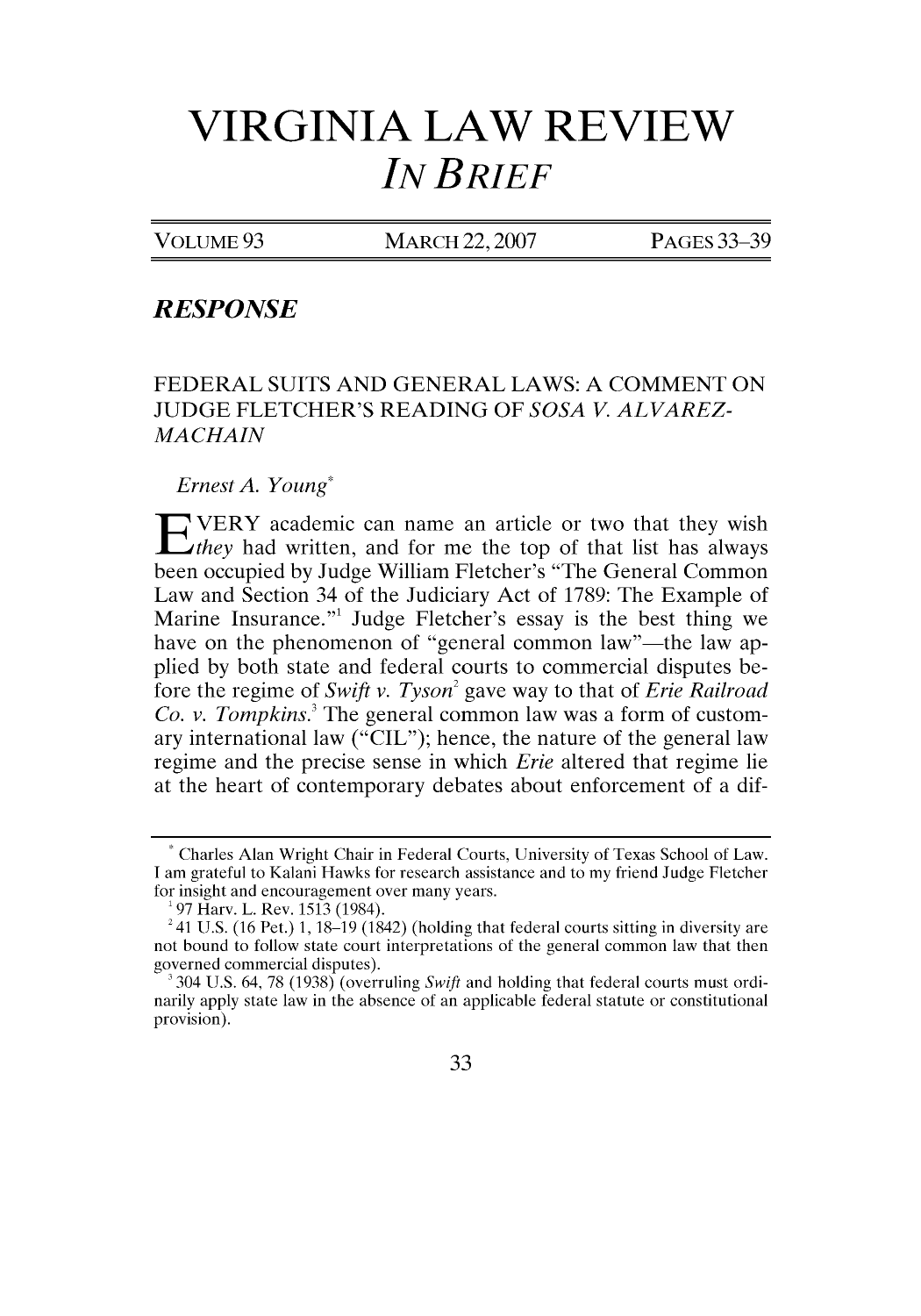ferent kind of customary law—international human rights principles—in U.S. courts.<sup>4</sup> Commenting upon Judge Fletcher's reading of *Sosa v. Alvarez-Machain,'* the leading recent case on human rights claims under CIL, is thus a task that I approach with both great honor and some trepidation. Fortunately, our differences are less important than our areas of common ground.

I will start with the apparent disagreement. Judge Fletcher reads *Sosa* to establish "two things that perhaps we did not know before": First, "there is a federal common law of international human rights based on customary international law." Second, "the federal common law of customary international law is federal law in both the jurisdiction-conferring and the supremacy-clause senses."' If these two propositions are correct, then *Sosa* embraced the "modern position" on CIL—that is, the doctrine propounded by internationalist scholars but never before embraced by the Supreme Court, that CIL is equivalent to federal common law, and that such law necessarily both confers federal question jurisdiction on the federal courts and preempts contrary state law.' The only difference would be that, while internationalists generally claim that *all* CIL has federal common law status, *Sosa* clearly limited that status to a subset of customary law that can be identified with a much higher degree of definiteness than is ordinarily required.

I think reading *Sosa* to federalize the CIL norms enforced in Alien Tort Statute ("ATS") cases is mistaken and, what's more, that Judge Fletcher's overall position works better if he does not insist on this point. It is crucial to distinguish between the law that

<sup>&#</sup>x27;See, e.g., Curtis A. Bradley, Jack L. Goldsmith & David H. Moore, Sosa, Customary International Law, and the Continuing Relevance of Erie, 120 Harv. L. Rev. 869 (2007). **<sup>5</sup>**542 U.S. 692 (2004). Judge Fletcher's essay is entitled International Human Rights

in American Courts, 93 Va. L. Rev. In Brief 1 (2007),

http://www.virginialawreview.org/inbrief/2007/03/22/fletcher.pdf.

Fletcher, supra note 5, at 7.

<sup>&#</sup>x27;Compare, e.g., Curtis A. Bradley & Jack L. Goldsmith, Customary International Law as Federal Common Law: A Critique of the Modern Position, 110 Harv. L. Rev. 815 (1997) (arguing that CIL does not have the status of federal common law), with Harold Hongju Koh, Is International Law Really State Law?, 111 Harv. L. Rev. 1824 (1998) (defending the internationalist view). For my own contribution, see Ernest A. Young, Sorting Out the Debate Over Customary International Law, 42 Va. J. Int'l L. 365 (2002).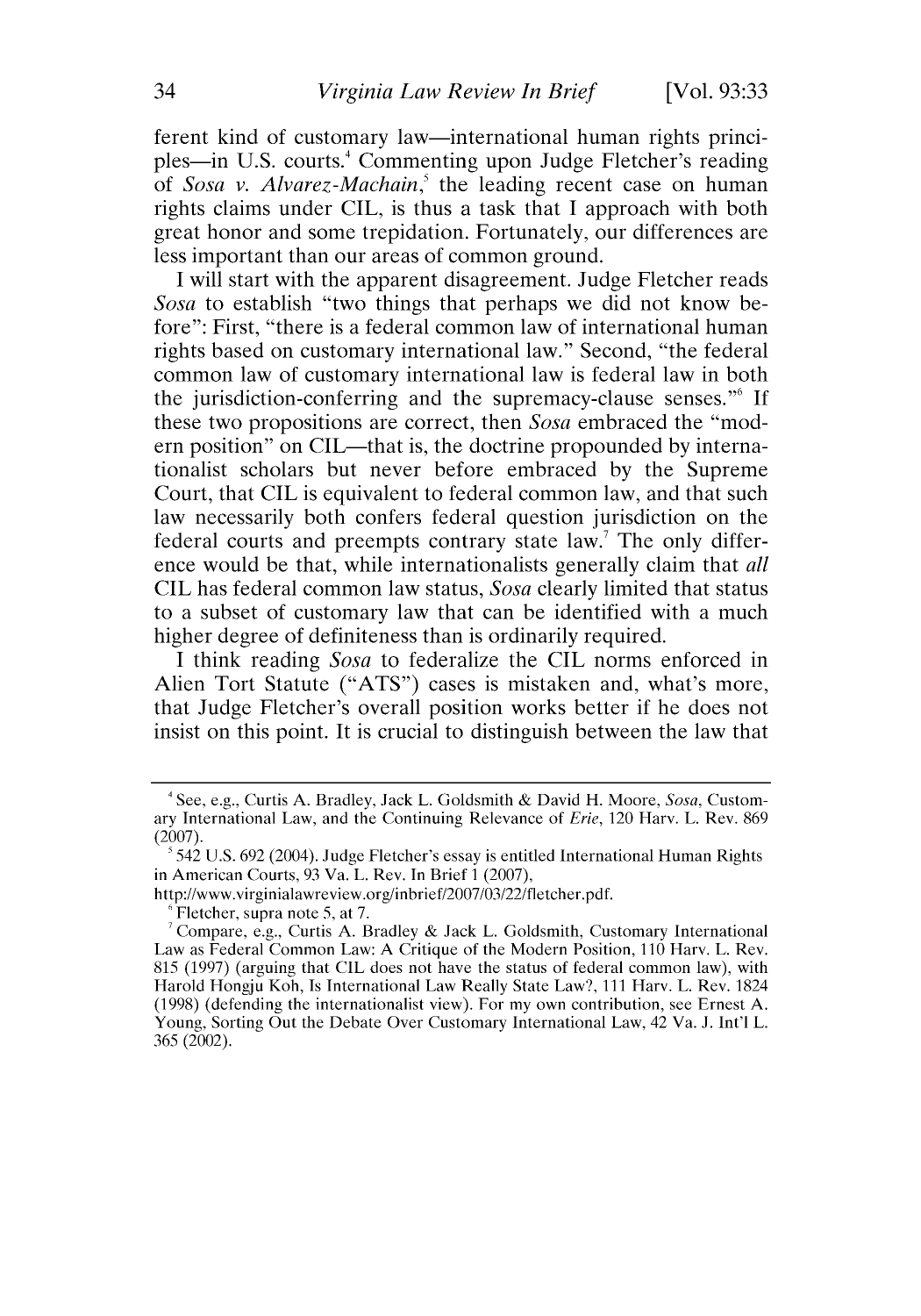provides the substantive rule of decision in a case and the law that confers a right upon the plaintiff to bring the lawsuit. Most of the time, the same law that provides the plaintiff's cause of action will also supply the rule of decision on the merits. But this is not always the case. State law, for instance, may provide a cause of action in tort, but the plaintiff may elect to establish fault on a negligence per se theory by showing that the defendant violated a federal regulatory standard. The Federal Tort Claims Act provides a federal cause of action against federal officers but specifies that state law will provide the rule of decision on liability. The best reading of *Sosa,* in my view, is that the ATS presupposes that federal common law creates an implied right of action for aliens who have suffered a tort in violation of international law, but that the international law rule of decision retains the status that it has always had in American law-that is, it remains the sort of "general law" that Judge Fletcher discussed in his seminal article on marine insurance.<sup>8</sup><br>Justice Souter wrote for the majority in *Sosa* that:

[A]lthough the ATS is a jurisdictional statute creating no new causes of action ... [the] jurisdictional grant is best read as having been enacted on the understanding that the common law would provide a cause of action for the modest number of international law violations with a potential for personal liability at the time. $9$ 

We know that this cause of action is a federal one, because Justice Souter invoked both Judge Henry Friendly's "new federal common law" and the Court's more recent cases on implied federal rights of action under federal statutes.<sup>10</sup> Recognition of a federal cause of action is enough to decide *Sosa,* because it both provides the plaintiff

**I** develop this reading in slightly more detail in Ernest **A.** Young, Sosa and the Retail Incorporation of International Law, 120 Harv. L. Rev. F. (forthcoming Mar. 2007). See also Bradley, Goldsmith & Moore, supra note 4 (offering yet another reading of *Sosa* that is more similar to than different from both Judge Fletcher's reading and my own).

Sosa, 542 U.S. at 724.

 $^{10}$  See id. at 726–27 (citing Henry J. Friendly, In Praise of *Erie*—And of the New Federal Common Law, 39 N.Y.U. L. Rev. 383 (1964), and Alexander v. Sandoval, 532 U.S. 275 (2001)).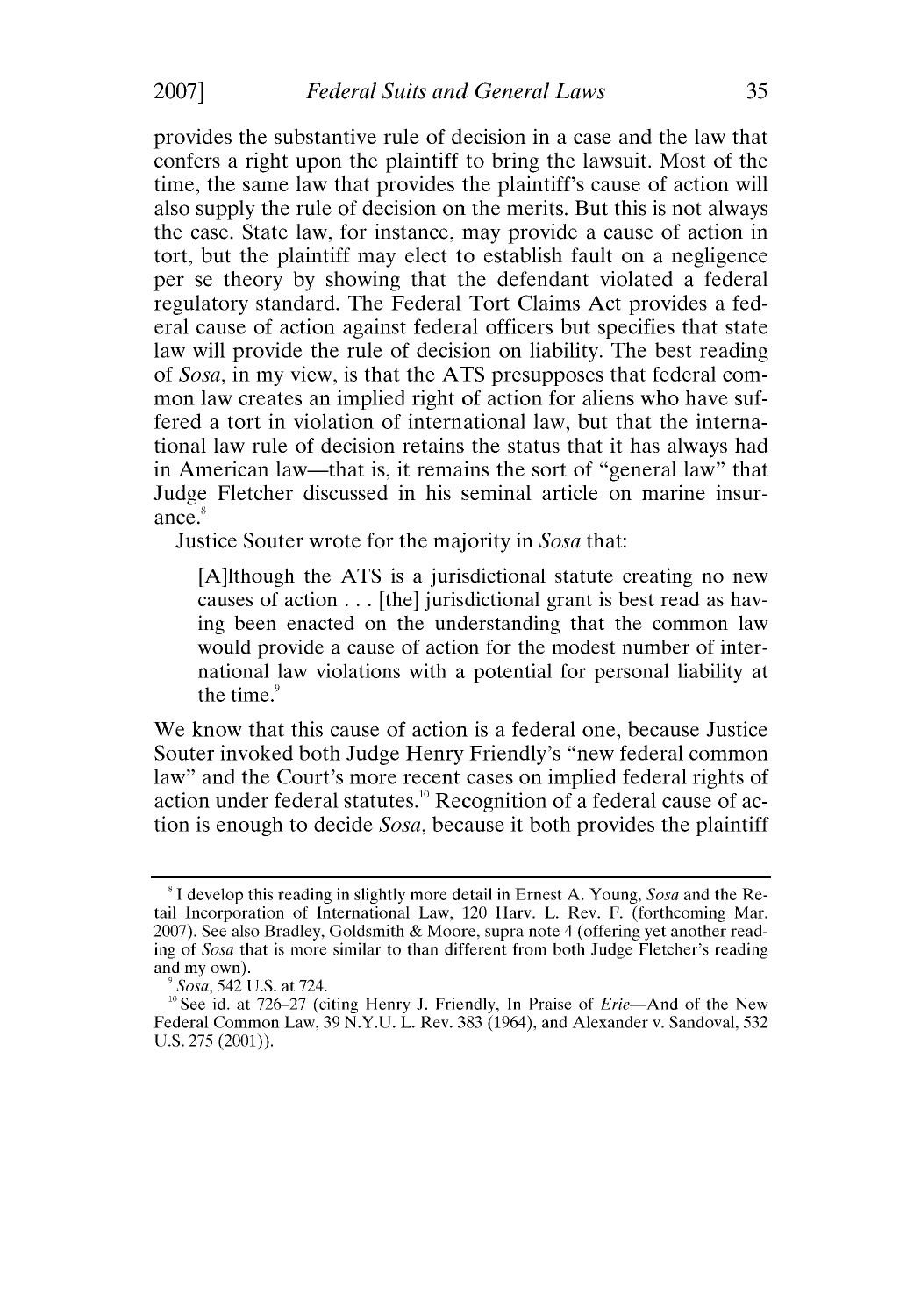with a right to sue and brings the ATS within Article III's provision for federal question suits; it is well established, after all, that "[a] suit arises under the law that creates the cause of action."<sup>11</sup>

Nothing in *Sosa* suggests the Court meant to take the further step of federalizing the CIL rules of decision that would be enforced through the federal private right of action. Each time that the majority referred to those rules of decision, it was careful to describe them as "international" in character; at one point, for example, Justice Souter spoke of "private rights of action under an international norm."'2 Nowhere did he refer to the underlying customary principles as themselves federal in character. Federalizing those principles would not only be unnecessary to the decision in *Sosa,* but also unnecessary to the ATS's core purpose as described by the Court. It would also be inconsistent with Justice Souter's prior account, in the Eleventh Amendment cases, of the Founding Generation's great caution about incorporating the common law in federal (rather than state) jurisprudence.<sup>13</sup>

Most of Judge Fletcher's discussion is perfectly consistent with this distinction between causes of action and rules of decision. In fact, his account of *state* court autonomy in determining the extent to incorporate CIL arguably depends on treating customary norms as something other than federal in character. Judge Fletcher suggests that state courts should be free to recognize CIL norms, through their own state law procedural vehicles, outside the narrow categories approved in  $Sosa$ .<sup>14</sup> But if we read *Sosa* as federalizing CIL rules of decision, then it is hard to see why federal decisions to *exclude* certain norms from the category should not be just as binding on the states as decisions to *include* certain norms. The Judge's position becomes considerably more plausible-indeed,

<sup>&</sup>lt;sup>11</sup> See Am. Well Works Co. v. Layne & Bowler Co., 241 U.S. 257, 260 (1916). American Well *Works* was construing the statutory reach of **28 U.S.C.** § 1331, but its conclusion applies a fortiori to Article **III** itself. A federal right of action is not a *necessary* condition for arising under jurisdiction, even under § 1331, but it is certainly a *sufficient* one. See Richard H. Fallon, Jr., Daniel J. Meltzer & David L. Shapiro, Hart & Wechsler's The Federal Courts and the Federal System 864 (5th ed. 2003).

*<sup>&</sup>quot; Sosa,* 542 U.S. at 727.

 $13$  See Seminole Tribe of Fla. v. Florida, 517 U.S. 44, 101–16 (1996) (Souter, J., dissenting).

**<sup>&</sup>quot;** See Fletcher, supra note 5, at 8-10.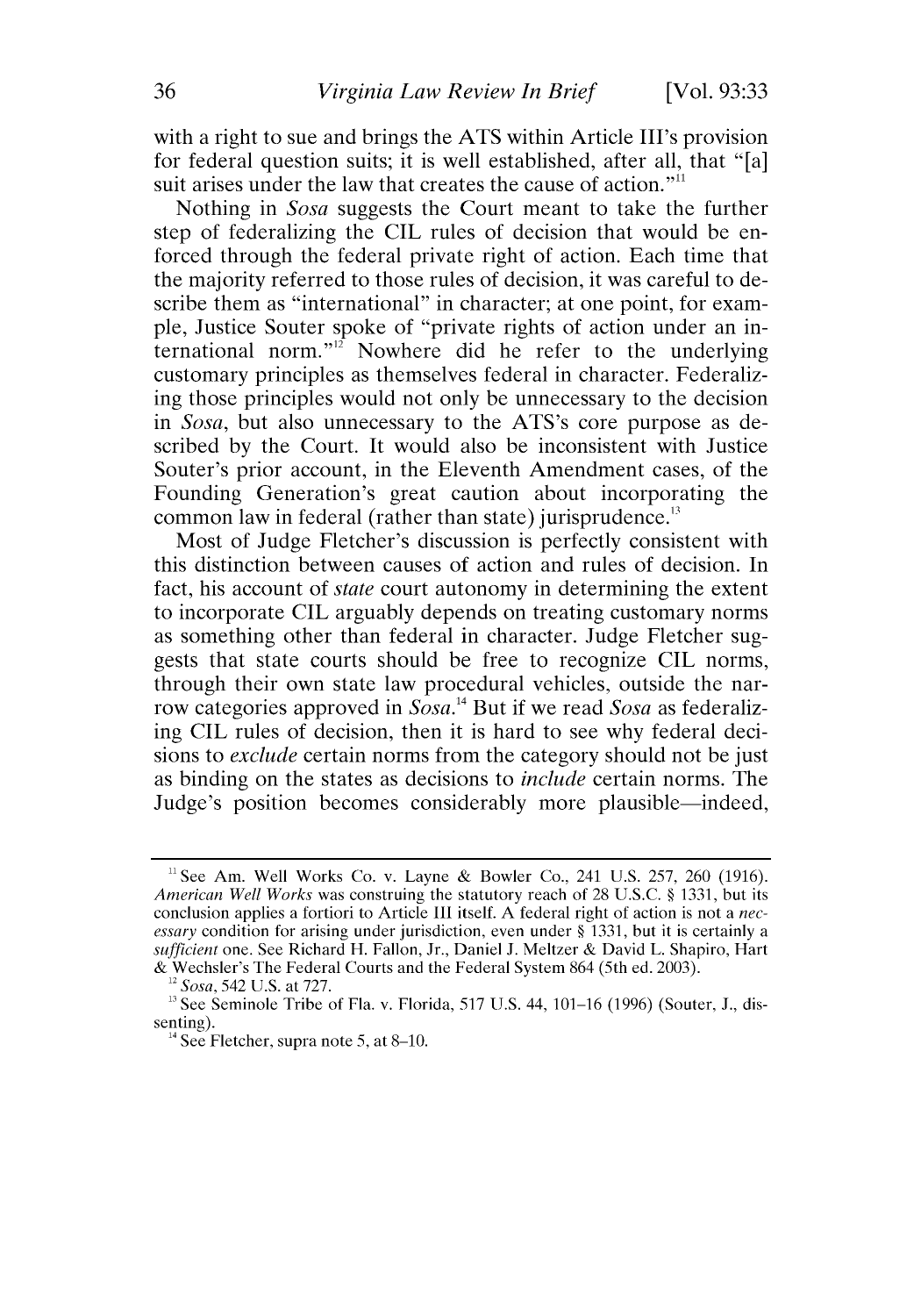surely correct—if we view *Sosa* determinations about the definiteness of a particular CIL norm as simply determinations about the extent to which federal law will provide a right of action to enforce norms existing at the international level. More fundamentally, Judge Fletcher recognizes that, "[i]f we are to be true to nineteenth century jurisprudential categories, customary international law should remain general law, unless and until specifically incorporated into state or federal law."<sup>15</sup> That would be consistent with the general thrust of Justice Souter's opinion in *Sosa,* which sought to keep faith with the ATS drafters' assumptions while translating those assumptions into modern terms.

In the short space remaining, I want to underscore Judge Fletcher's argument that state courts should be free to develop their own interpretations of CIL and their own procedural vehicle for enforcing CIL norms, except where they are forbidden to do so by federal positive law. In particular, federal courts should refrain from stifling such efforts either through a broad reading of *Zscher*nig *v. Miller<sup>16</sup>* or through dubious doctrines of foreign affairs removal. The *Zschernig* doctrine lacks any grounding in the constitutional text-hence Judge Fletcher's inspired and damning reference to the "dormant implied international relations clause"<sup>17</sup>—and the Supreme Court has never again applied it in the absence of some positive federal enactment. It is, moreover, unworkable in a world of globalization in which much of what states do can be expected to impact foreign affairs, and international law bears on much of what states do.<sup>18</sup> Foreign affairs removal—under which some lower courts have allowed removal from state court on the ground that a suit implicates federal foreign affairs *interests,*

 $15$  Id. at 13.

<sup>&</sup>lt;sup>16</sup> 389 U.S. 429 (1968) (striking down an Oregon probate statute on the ground that it interfered with the federal conduct of foreign relations).

See Fletcher, supra note 5, at 9.

<sup>&</sup>lt;sup>18</sup> See generally Jack L. Goldsmith, Federal Courts, Foreign Affairs, and Federalism, 83 Va. L. Rev. 1617 (1997).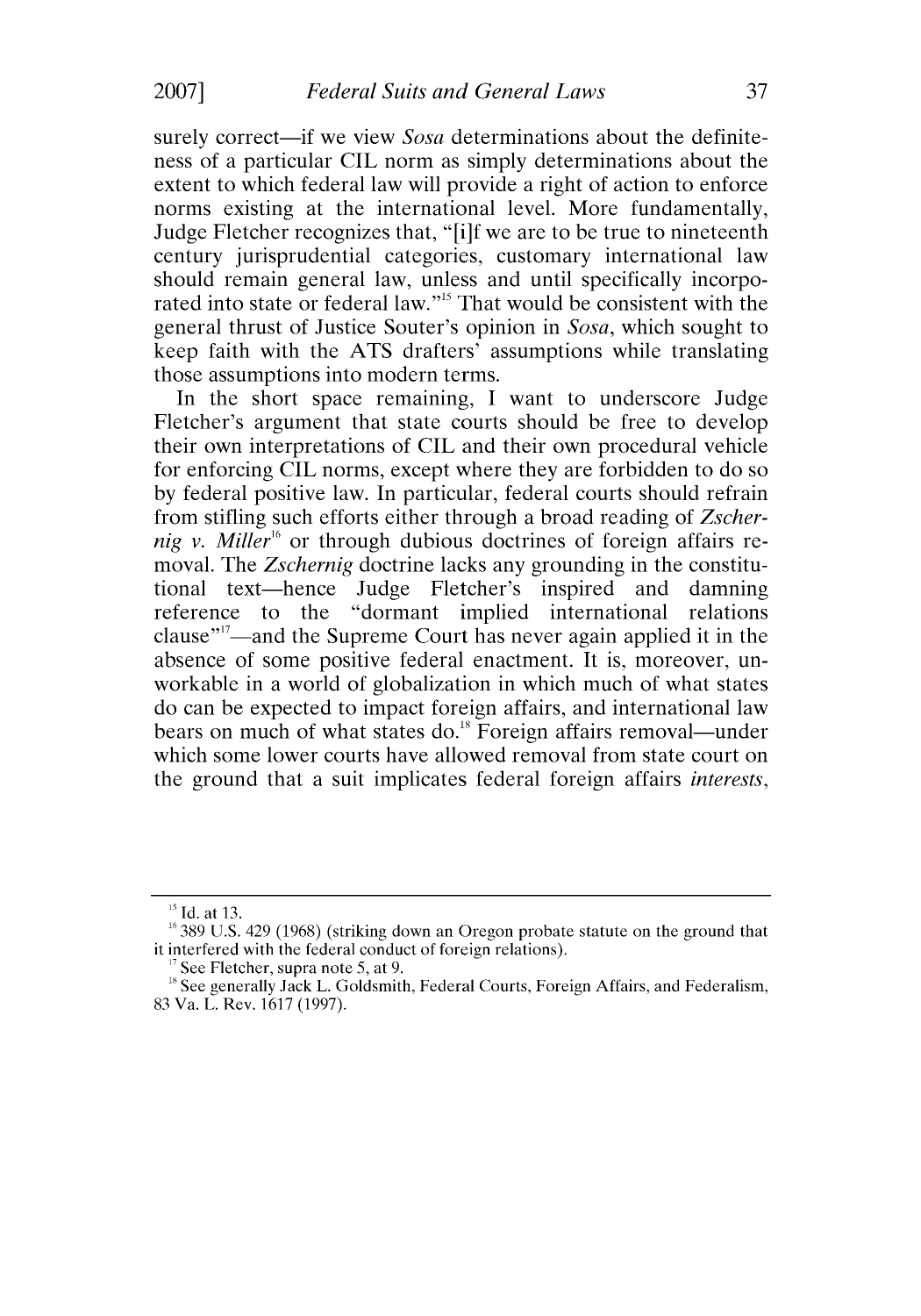even though there is no federal law element in the case<sup>19</sup>—is an equally unsanctioned and uncabined judicial creation."

What I want to stress here, however, are the practical advantages of state court experimentation with CIL rules of decision. Americans have traditionally resisted broad human rights treaties and broad readings of customary rights on the ground that wholesale importation of international norms might have far-reaching and unanticipated consequences for the U.S. legal system and, in particular, for the autonomy of state and local governments. A regime of narrow federal enforcement of a limited and traditional class of CIL norms, under *Sosa,* combined with state-by-state experimentation with a somewhat broader class of evolving CIL principles, may offer the best response to this perennial concern. This sort of *incremental* incorporation of CIL into domestic law would also significantly expand the set of American courts participating in the ongoing international discussion of the content of CIL. That may well be a good thing in itself, as CIL is far more likely to evolve in ways that are compatible with American values and interests if domestic courts are part of the conversation.<sup>21</sup>

*Sosa* spells the end of the classic internationalist position on CIL-that is, of categorical claims that all norms of CIL somehow have the status of federal common law. As Judge Fletcher's essay makes clear, however, the debate is just beginning, not only about which CIL norms qualify for federal enforcement under *Sosa,* but also about opportunities to enforce CIL outside the federal courts. All of these debates will be more coherent and fruitful if we distinguish clearly between international rules of decision and the federal-law cause of action that *Sosa* recognizes to enforce them.

**<sup>&</sup>quot;** See, e.g., Torres v. S. Peru Copper Corp., 113 F.3d 540 (5th Cir. 1997); Republic of the Philippines v. Marcos, 806 F.2d 344 (2d Cir. 1986).

**<sup>&</sup>quot;** See, e.g., Ernest A. Young, Stalking the Yeti: Protective Jurisdiction, Foreign **Af**fairs Removal, and Complete Preemption, 95 Cal. L. Rev. (forthcoming 2007).

**<sup>&</sup>quot;** See, e.g., Ernest A. Young, Institutional Settlement in a Globalizing Judicial System, 54 Duke L.J. 1143, 1221-29 (2005) (developing this point).